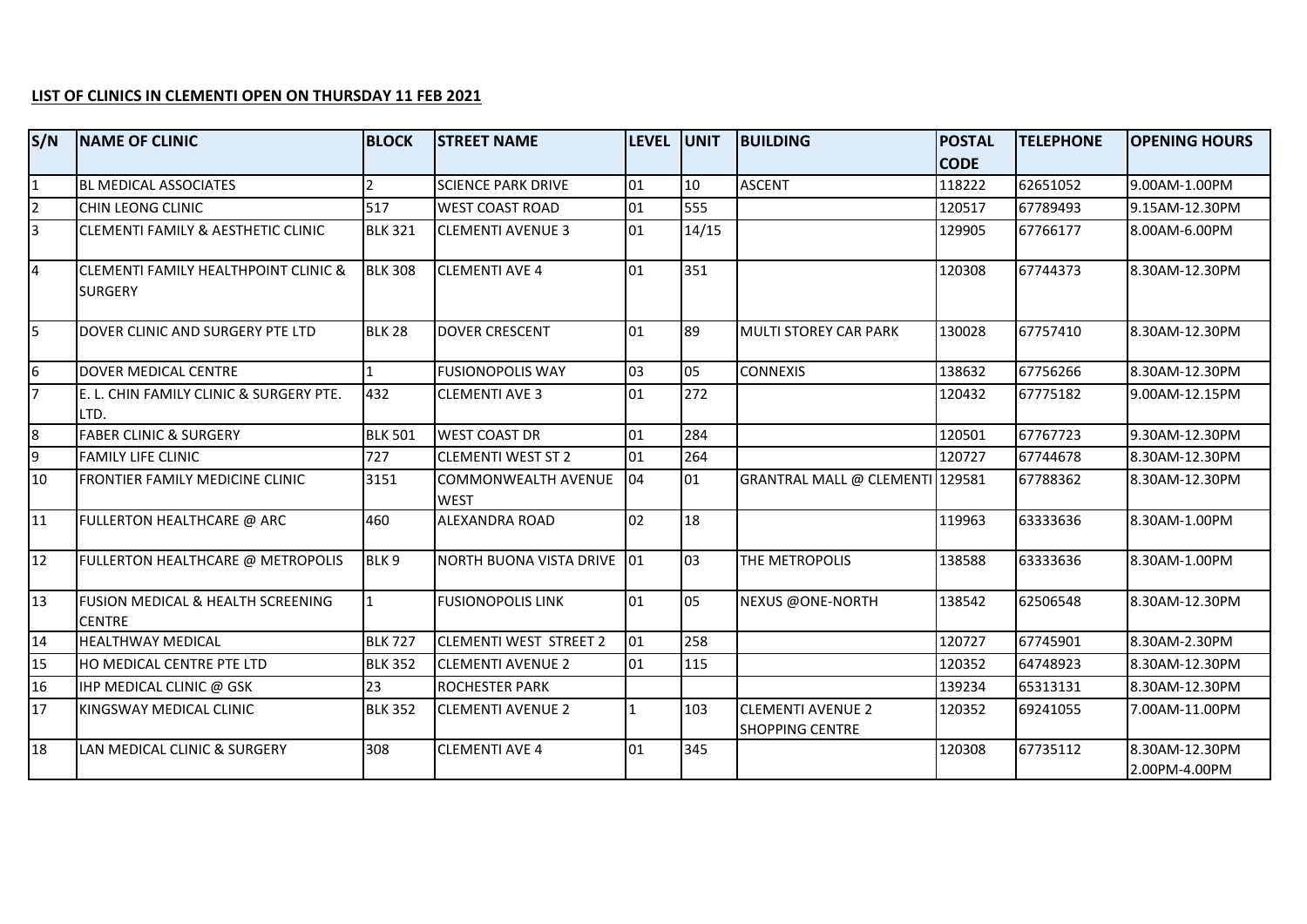| S/N             | <b>NAME OF CLINIC</b>                                                   | <b>BLOCK</b>    | <b>STREET NAME</b>            | LEVEL UNIT |       | <b>BUILDING</b>                | <b>POSTAL</b> | <b>TELEPHONE</b> | <b>OPENING HOURS</b>            |
|-----------------|-------------------------------------------------------------------------|-----------------|-------------------------------|------------|-------|--------------------------------|---------------|------------------|---------------------------------|
|                 |                                                                         |                 |                               |            |       |                                | <b>CODE</b>   |                  |                                 |
| $\overline{19}$ | MY FAMILY CLINIC (CLEMENTI 325) PTE LTD BLK 325                         |                 | <b>CLEMENTI AVE 5</b>         | 01         | 139   |                                | 120325        | 67784608         | 8.30AM-12.30PM                  |
| 20              | MY FAMILY CLINIC (CLEMENTI)                                             | <b>BLK 420A</b> | <b>CLEMENTI AVENUE 1</b>      | 01         | 05    | <b>CASA CLEMENTI</b>           | 121420        | 66942574         | 8.00AM-1.00PM                   |
| $\overline{21}$ | MYHEALTH MEDICAL CENTRE                                                 | <b>BLK 501</b>  | <b>WEST COAST DRIVE</b>       | 01         | 256   |                                | 120501        | 68726920         | 8.30AM-5.30PM                   |
| 22              | NATIONAL CLINIC                                                         | <b>BLK 352</b>  | <b>CLEMENTI AVE 2</b>         | 01         | 119   |                                | 120352        | 67760127         | 8.30AM-12.30PM                  |
| 23              | NEWEST MEDICAL AND LASER CLINIC PTE<br><b>LTD</b>                       | $\overline{1}$  | <b>WEST COAST DRIVE</b>       | 01         | 49/50 | <b>NEWEST</b>                  | 128020        | 62660451         | 8.30AM-1.00PM                   |
| 24              | <b>ONECARE CLINIC CLEMENTI</b>                                          | <b>BLK 449</b>  | <b>CLEMENTI AVENUE 3</b>      | 01         | 241   |                                | 120449        | 69709300         | 8.00AM-2.00PM                   |
| 25              | PARKWAY SHENTON MEDICAL GROUP                                           | <b>BLK 451</b>  | <b>CLEMENTI AVENUE 3</b>      | 01         | 309   |                                | 120451        | 67739150         | 8.30AM-12.30PM                  |
| 26              | <b>RAFFLESMEDICAL</b>                                                   | <b>BLK 446</b>  | <b>CLEMENTI AVENUE 3</b>      | 01         | 189   |                                | 120446        | 68729043         | 8.30AM-1.00PM                   |
| $\overline{27}$ | RAFFLESMEDICAL                                                          | 1207            | <b>DOVER ROAD</b>             |            |       | UNITED WORLD COLLEGE           | 139654        | 63111111         | 7.30AM-11.00AM                  |
| 28              | TEO CLINIC & SURGERY PTE LTD                                            | <b>BLK 352</b>  | <b>CLEMENTI AVE 2</b>         | 01         | 111   |                                | 120352        | 67760216         | 8.30AM-12.30PM                  |
| 29              | THE CHELSEA CLINIC (ROCHESTER)                                          | 35              | ROCHESTER DRIVE               | 03         | 21    | THE ROCHESTER                  | 138639        | 65703913         | 9.00AM-12.30PM                  |
| 30              | THE CLINIC @ BUSINESS CITY                                              | 20              | PASIR PANJANG ROAD            | 02         | 26    | <b>MAPLETREE BUSINESS CITY</b> | 117439        | 68167180         | 8.30AM-2.00PM                   |
| 31              | THE CLINIC@FUSIONOPOLIS                                                 |                 | <b>FUSIONOPOLIS PLACE</b>     | 01         | 05    | <b>GALAXIS</b>                 | 138522        | 64660602         | 8.30AM-2.00PM                   |
| 32              | THE DUBLIN CLINIC                                                       | <b>BLK 109</b>  | <b>CLEMENTI STREET 11</b>     | 01         | 25    |                                | 120109        | 67747300         | 8.00AM-1.00PM                   |
| 33              | THE NEPTUNE CLINIC                                                      | <b>BLK 328</b>  | <b>CLEMENTI AVE 2</b>         | 01         | 212   |                                | 120328        | 67797444         | 8.00AM-11.30AM<br>2.00PM-4.00PM |
| 34              | TOWN HALL CLINIC PTE LTD                                                | 438C            | ALEXANDRA ROAD                | 01         | 01    |                                | 119976        | 62788088         | 8.30AM-11.00AM                  |
| 35              | UNION CLINIC & SURGERY PTE LTD                                          | <b>BLK 722</b>  | <b>CLEMENTI WEST STREET 2</b> | 01         | 168   |                                | 120722        | 67770783         | 8.30AM-12.30PM                  |
| 36              | <b>VISTA FAMILY CLINIC</b>                                              | <b>BLK 320</b>  | <b>CLEMENTI AVE 4</b>         | 01         | 47    |                                | 120320        | 67798567         | 9.00AM-12.30PM                  |
| 37              | VISTA MEDICAL CENTRE                                                    | Ι3              | SOUTH BUONA VISTA ROAD        | 01         | 30/31 | <b>VIVA VISTA</b>              | 118136        | 67780822         | 9.00AM-12.30PM                  |
| 38              | <b>VIVA MEDICAL GROUP (WESTSIDE)</b>                                    | 154             | <b>WEST COAST ROAD</b>        | 01         | 81    | <b>WEST COAST PLAZA</b>        | 127371        | 67779069         | 8.00AM-12.00PM<br>2.00PM-4.00PM |
| 39              | <b>WEE HEALTHFIRST MEDICAL CLINIC</b>                                   | <b>BLK 378</b>  | <b>CLEMENTI AVENUE 5</b>      | 01         | 342   |                                | 120378        | 67775755         | 8.00AM-1.00PM                   |
| $\overline{40}$ | WEST COAST CLINIC & SURGERY (CLEMENTI   BLK 722<br><b>WEST) PTE LTD</b> |                 | <b>CLEMENTI WEST ST 2</b>     | 01         | 162   |                                | 120722        | 67770183         | 8.30AM-12.00PM                  |
| 41              | WEST COAST CLINIC & SURGERY (WEST<br>COAST)                             | 517             | <b>WEST COAST ROAD</b>        | 01         | 561   |                                | 120517        | 67760424         | 8.30AM-12.00PM                  |
| 42              | YARRA MEDICAL CLINIC                                                    | 1               | <b>WEST COAST DRIVE</b>       | 01         | 11    | <b>NEWEST</b>                  | 128020        | 62643703         | 8.30AM-1.30PM                   |